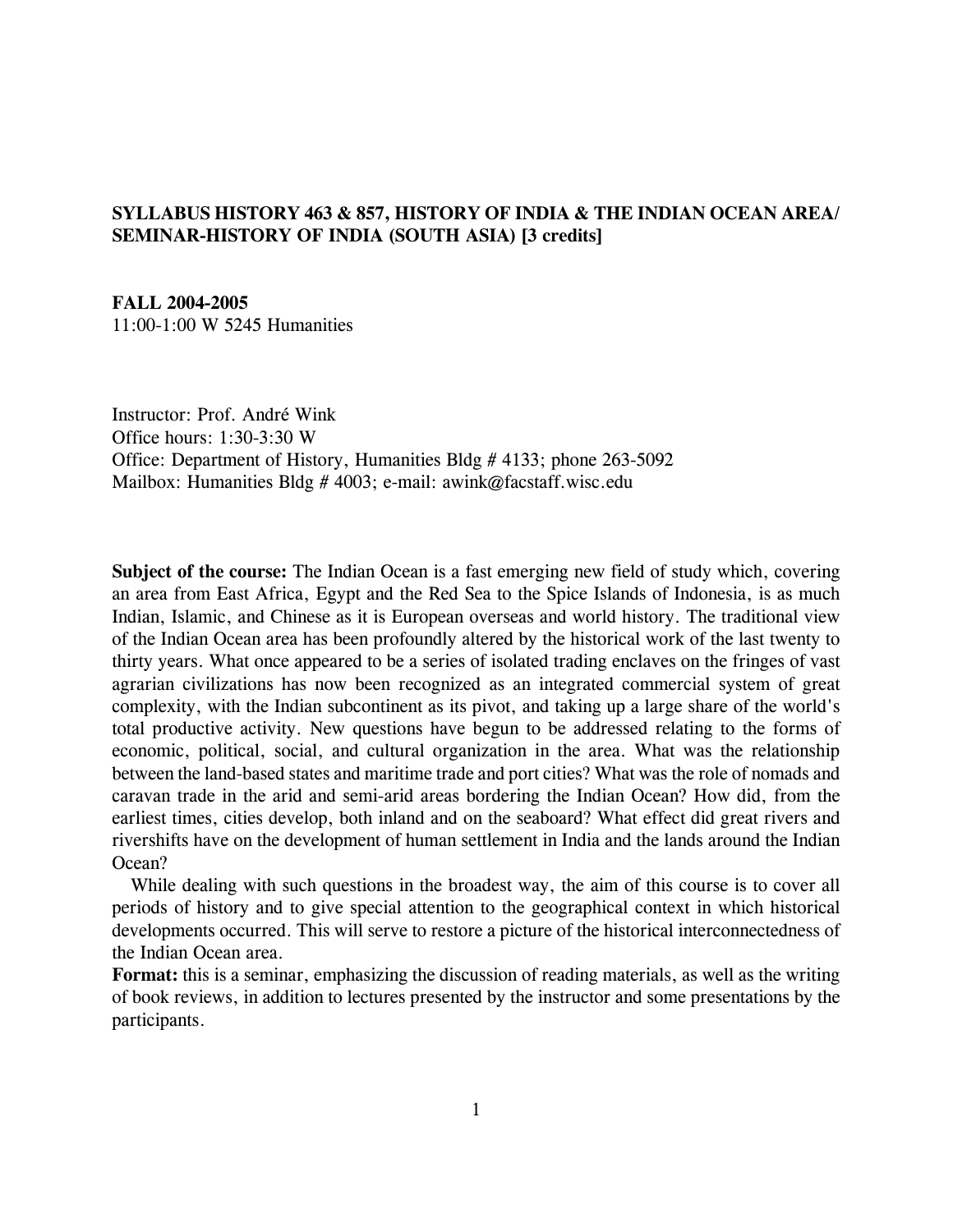## **Reading list:**

1. A. Wink,'From the Mediterranean to the Indian Ocean: Medieval History in Geographic Perspective,' *Comparative Studies in Society and History* (July, 2002), pp. 416-445.

2. R. Hall, *Empires of the Monsoon: A History of the Indian Ocean and its Intruders* (London, 1996).

- 3. H. Louis Gates, Jr., *Wonders of the African World* (New York, 1999)
- 4. K. N. Chaudhuri, *Trade and Civilisation in the Indian Ocean: An Economic History from the Rise of Islam to 1750* (Cambridge, 1985).

5. A. Reid, *Southeast Asia in the Age of Commerce, 1450-1680, Volume One: The Lands below the Winds* (New Haven & London, 1988).

- 6. M. Adas,*"High" Imperialism and the "New" History* (Washington, 1993).
- 7. Additional chapters of books and articles on reserve in the College Library.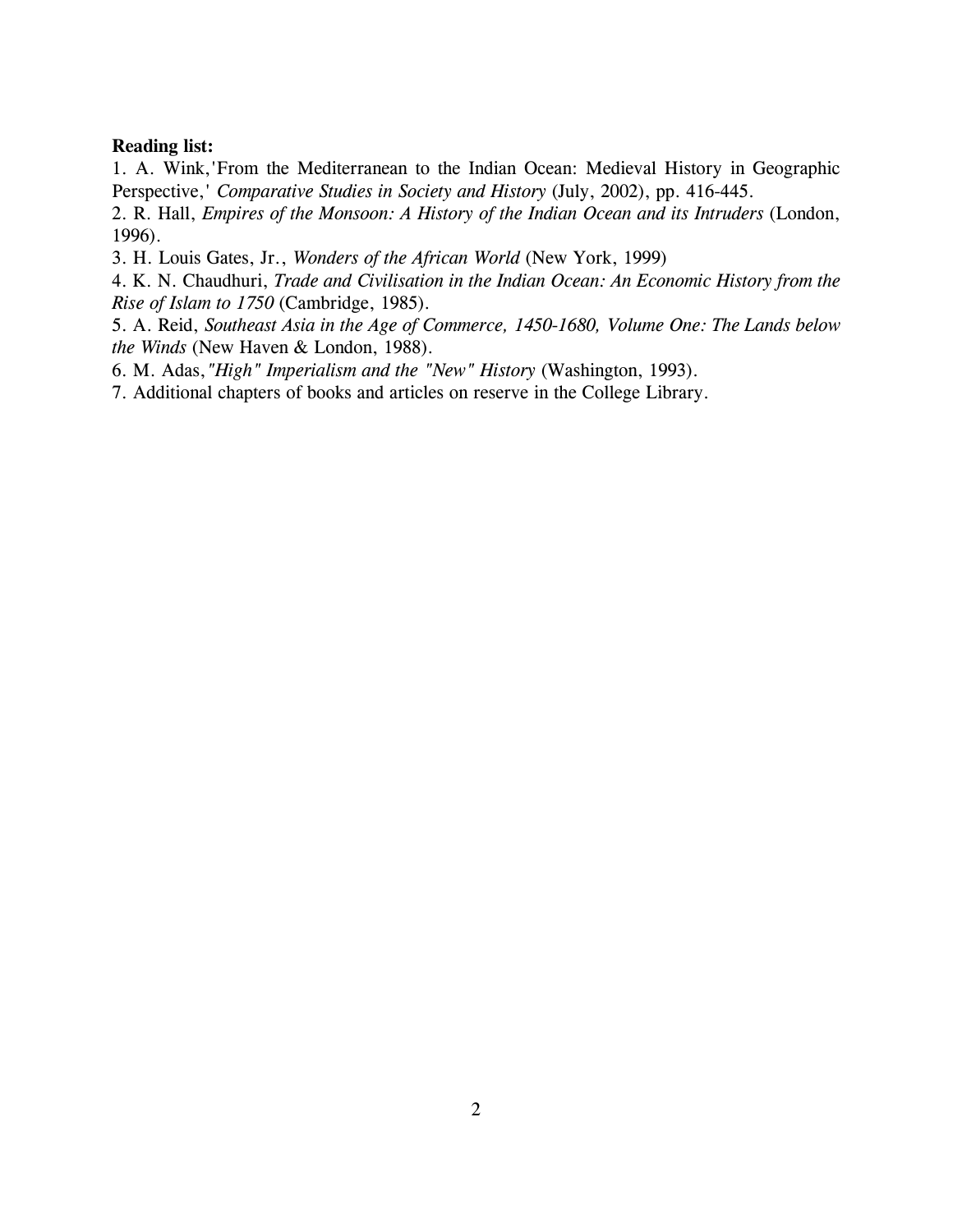## **PROGRAM**

## **September 8**

Introduction

Handout: syllabus

## **September 15**

Medieval Europe and the Indian Ocean; the 'lost' civilisations of the Indian Ocean: environmental change, geography and history; coastlines and the connections of land and sea.

Readings: J. Le Goff,'The Medieval West and the Indian Ocean: An Oneiric Horizon,' in: *Time, Work & Culture in the Middle Ages* (Chicago & London, 1980), pp. 189-200 [Reserve College Library]; K. N. Chaudhuri, *Trade and Civilisation in the Indian Ocean: An Economic History from the Rise of Islam to 1750* (Cambridge, 1985), pp. 1-33.

### **September 22**

The Indian Ocean and its islands; the arid zone and the world of nomads; the rise of Islam.

Readings: K. N. Chaudhuri, *Trade and Civilisation in the Indian Ocean: An Economic History from the Rise of Islam to 1750* (Cambridge, 1985), pp. 34-62.

### **September 29**

From the Mediterranean to the Indian Ocean: medieval history in geographic perspective.

Readings: A. Wink,'From the Mediterranean to the Indian Ocean: Medieval History in Geographic Perspective,' *Comparative Studies in Society and History* (July, 2002), pp. 416-445 [Reserve College Library].

## **October 6**

Trade and navigation in the Indian Ocean prior to the sixteenth century.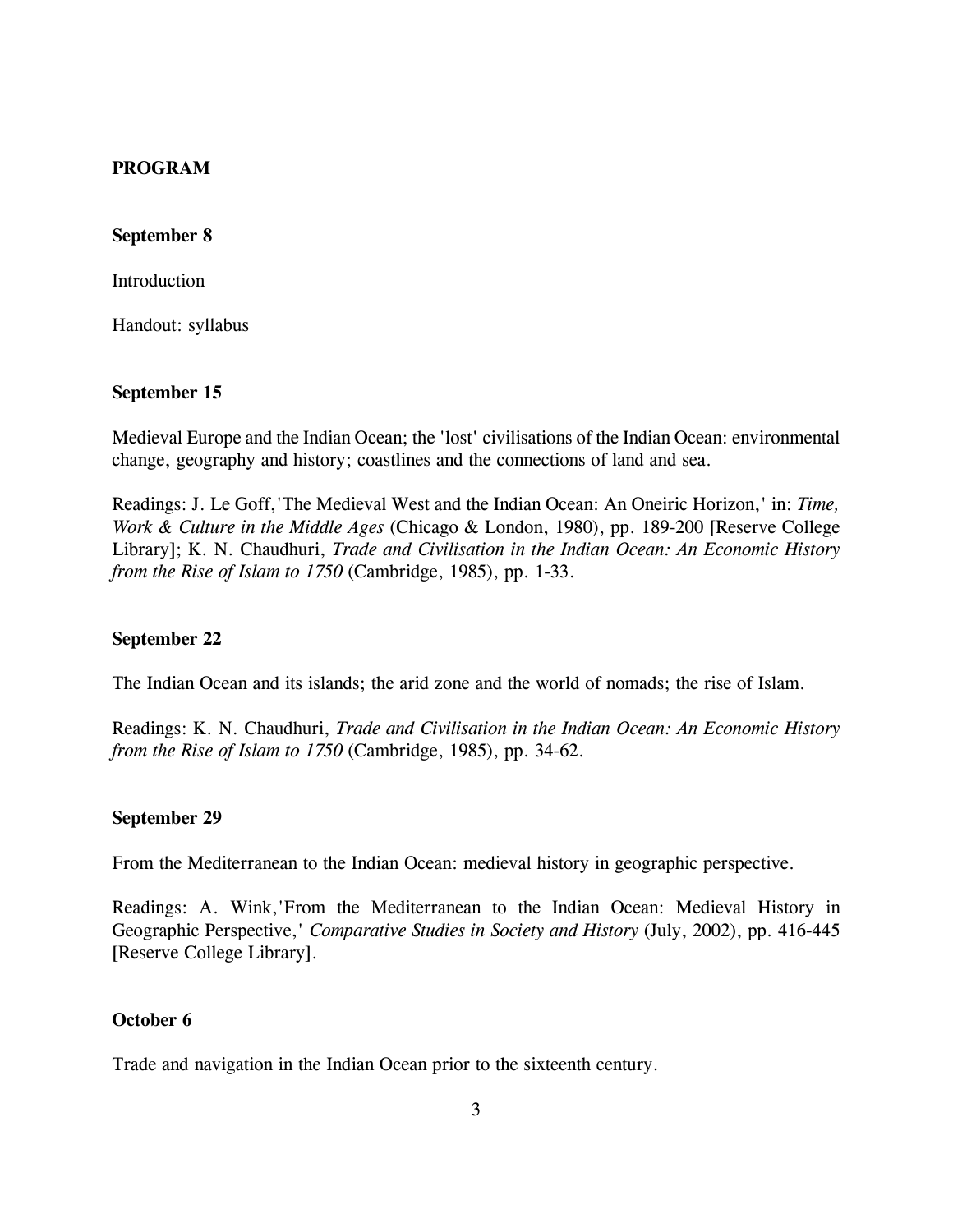Readings: R. Hall, *Empires of the Monsoon: A History of the Indian Ocean and its Invaders* (London, 1996), pp. xxi-xxiii, 3-101.

## **October 13**

Empire, trade and the expansion of Islam.

Readings: J. F. Richards,'The Islamic Frontier in the East: Expansion into South Asia,' *South Asia*, 4 (1974), pp. 91-109; S. F. Dale, The Islamic Frontier in Southwest India: The Shahīd as a Cultural Ideal among the Mappillas of Malabar,' *Modern Asian Studies,* 11, 1 (1977), pp. 41-55 [Reserve College Library].

#### **October 20**

Conversion to Islam.

Readings: R. M. Eaton,'Approaches to the Study of Conversion to Islam in India,' in R. C. Martin (ed.), *Approaches to Islam in Religious Studies* (Tucson, 1985); A. Reid,'The Islamization of Southeast Asia,' in: M. A. Bakar, A.Kaur & A. Z. Ghazali (eds), *Historia: Essays in Commemoration of the 25th Anniversary of the Department of History, University of Malaya* (Kuala Lumpur, 1984), pp. 13-33 [Reserve College Library].

#### **October 27**

#### MID-TERM EXAM

### **November 3**

Ethiopia, Nubia and the Swahili coast of Africa.

Readings: H. Louis Gates, Jr., *Wonders of the African World* (New York, 1999), pp. 1-108, 149- 192.

### **November 10**

The Portuguese *Estado da India.*

Readings: K. N. Chaudhuri, *Trade and Civilisation in the Indian Ocean: An Economic History from the Rise of Islam to 1750* (Cambridge, 1985), pp. 63-79; R. Hall, *Empires of the Monsoon:*